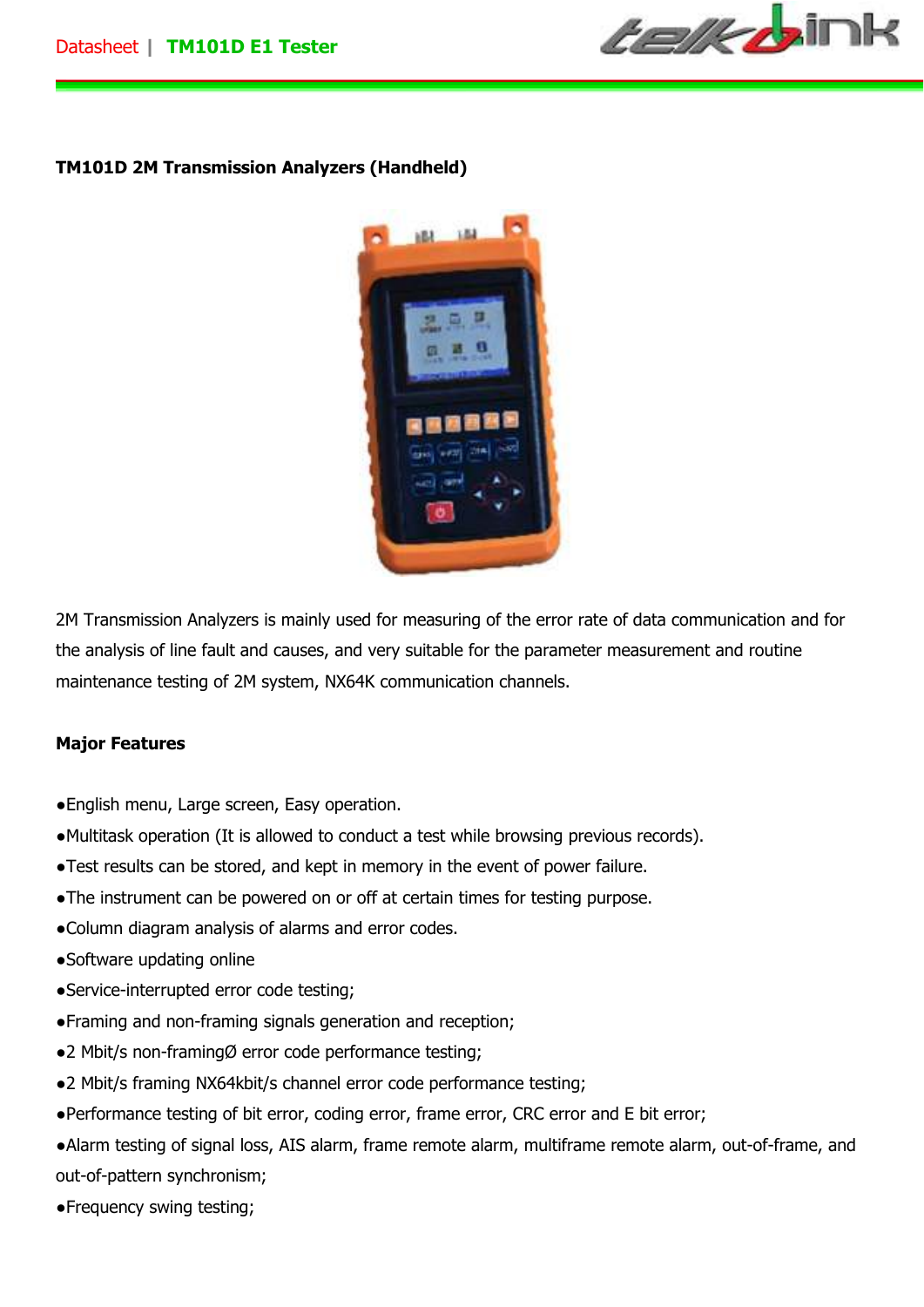- ●Through mode;
- ●G. 821/G. 826/M. 2100 error code performance analysis;
- ●Two clock options (internal and picking-up);

## **Technical Index**

TM101D 2M Technical Index

- (1) Signal input rate: 2048kbit/s±100ppm (G.703 requirement±50PPM)
- (2) Signal coding: HDB3, AMI.
- (3) Input jitter tolerance: 10UI 20Hz to 2.4 KHz, 0.5UI 18 to 100HZ
- (4) Input balance response: Attenuation complies with the law of squareØ root of frequency, and is within
- the range of 0 to 6dB at 1024 kHz.
- (5) Input Impedance
- (5.1) Unbalance terminating: 75W
- Balance terminating: 120W.
- Reflection loss >18dB within 50Hz to 3100 kHz.
- (5.2) Unbalance bridging: > 750W Balance bridging: >1200W
- (5.3) Unbalance monitoring: 75W, 26dB gain
- Balance monitoring: 120W, 26dB gain
- Reflection loss >18dB within 50Hz to 3100kHz.
- (6) Signal structure
- (6.1) Non-frame structure
- (6.2) Frame structure: PCM30, PCM31, PCM30CRC, PCM31CRC
- Frame structure complies with the requirement of G. 704.
- (7) Testing pattern: 2E6-1, 2E9-1, 2E11-1, 2E15-1, 2E20-1,2E23-1and artificial code
- (8) Impedance of output interface:
- (8.1) Non-balance 75W, up to G. 703
- (8.2) Balance 120W, up to G.Ø 703.
- (9) External clock input
- (9.1) Signal form: HDB3, NRZ
- (9.2) Balance terminating resistance: 120W
- Unbalance terminating resistance: 75W
- Balance bridging resistance: >1200W
- Unbalance bridging resistance :>750W
- (10) Error code insertion: None, single, or ratio  $10-1 \sim 10-7$ .

### **Other Parameters**